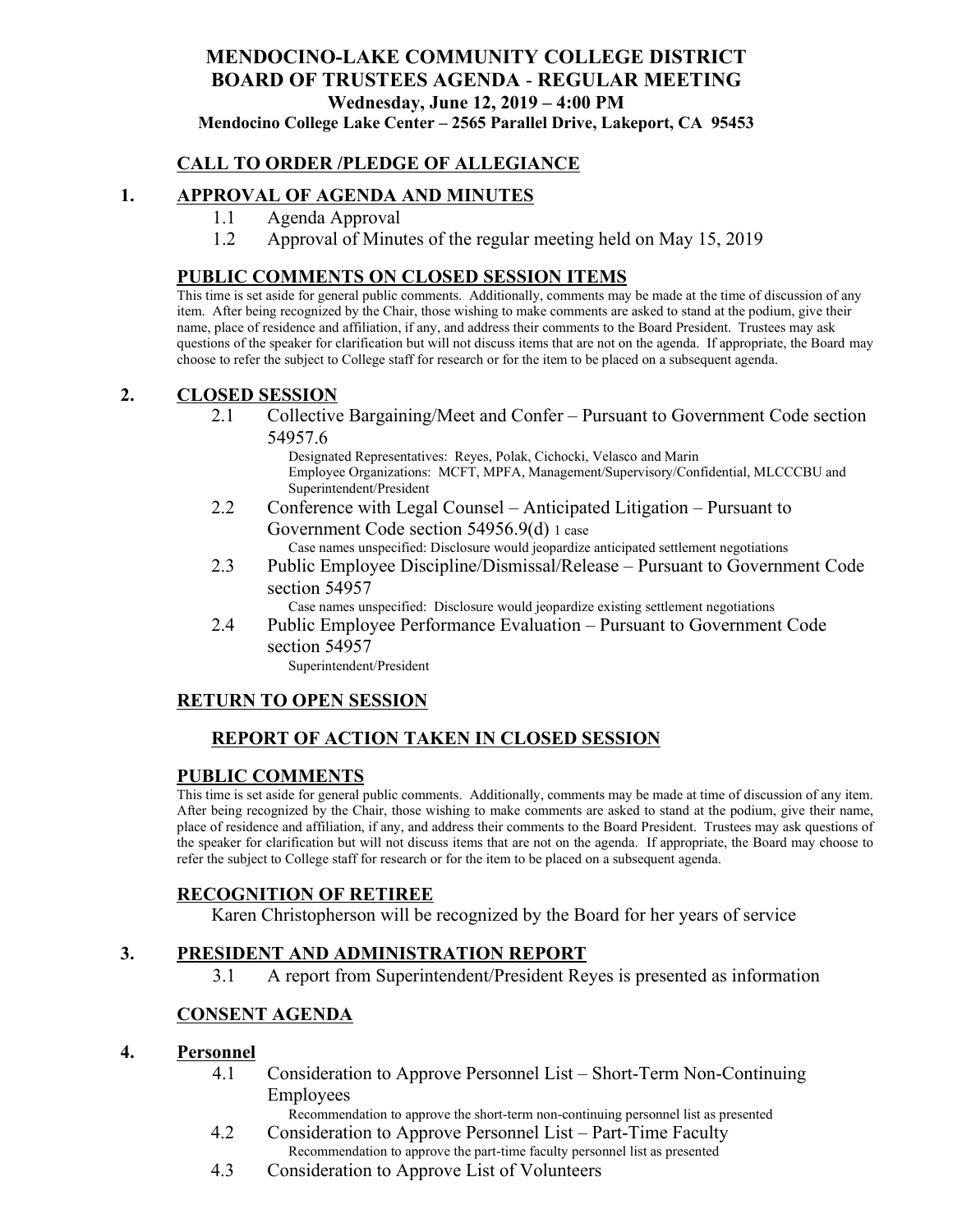Recommendation to approve the list of volunteers as presented

- 4.4 Consideration to Approve Personnel List Classified Recommendation to approve the Classified list as presented
- 4.5 Consideration to Approve Personnel List Full-Time Tenure-Track Faculty Recommendation to approve the Faculty – Tenure Track list as presented
- 4.6 Consideration to Renew Contracts Categorically Funded Faculty Recommendation to renew the contracts for the categorically funded faculty as presented
- 4.7 Classified Release During Probation Recommendation to ratify the release during probation of a Programmer/Analyst, Senior as presented

## **5. Other Items**

- 5.1 Fiscal Report as of April 30, 2019
	- Recommendation to accept the report as presented
- 5.2 Donations

Recommendation to accept the donated items as presented

## **6. INFORMATIONAL/ACTION ITEM**

- 6.1 Board of Trustees/Foundation Board Ad-Hoc Committee An update from the ad-hoc committee will be presented with possible action to be determined at the meeting.
- 6.2 Board of Trustees Student Housing Ad-Hoc Committee An update from the ad-hoc committee will be presented with possible action to be determined at the meeting.

## **7. ACTION ITEMS**

- 7.1 2019/20 Tentative Budgets
	- Recommendation to adopt the proposed 2019/20 tentative budgets as presented
- 7.2 Award of Contract for the North State Street/Hensley Creek Road Intersection Improvement Project

Recommendation to award the North State Street/Hensley Creek Road intersection improvement project contract as presented

- 7.3 District Order of Priorities for Five-Year Capital Outlay Plan, 2021-2025 Recommendation to approve the District Priorities for the Five-Year Capital Outlay Plan, 2021-2025 as presented
- 7.4 Rescind Resolution 02-19-01 Regarding Classified Layoffs Resolution 06-19- 01

Recommendation to adopt resolution #06-19-01 to rescind the layoff notices as presented

7.5 Board Policy Additions and Revisions – Second Reading Recommendation to adopt the board policy additions and revisions as presented

## **8. BIG PICTURE**

8.1 Student Success and Staff Diversity Information

A presentation by Minerva Flores, Director of Institutional Effectiveness, Research and Grants

## **9. INFORMATIONAL ITEMS AND REPORTS**

- 9.1 Mendocino College Foundation, Inc.
	- 9.1.A Mendocino College Foundation informational report
	- 9.1.B Friends of the Mendocino College Coastal Field Station and Natural Sciences affiliate
- 9.2 Constituent Group Reports
	- Reports from constituent groups are presented as information
- 9.3 College and Career Access Pathways (CCAP) Partnership Agreements First Reading

The College and Career Access Pathways Partnership Agreements are presented for information and review

## **10. TRUSTEE COMMUNICATIONS**

10.1 Trustee Reports

Written and oral reports from Trustees are presented as information